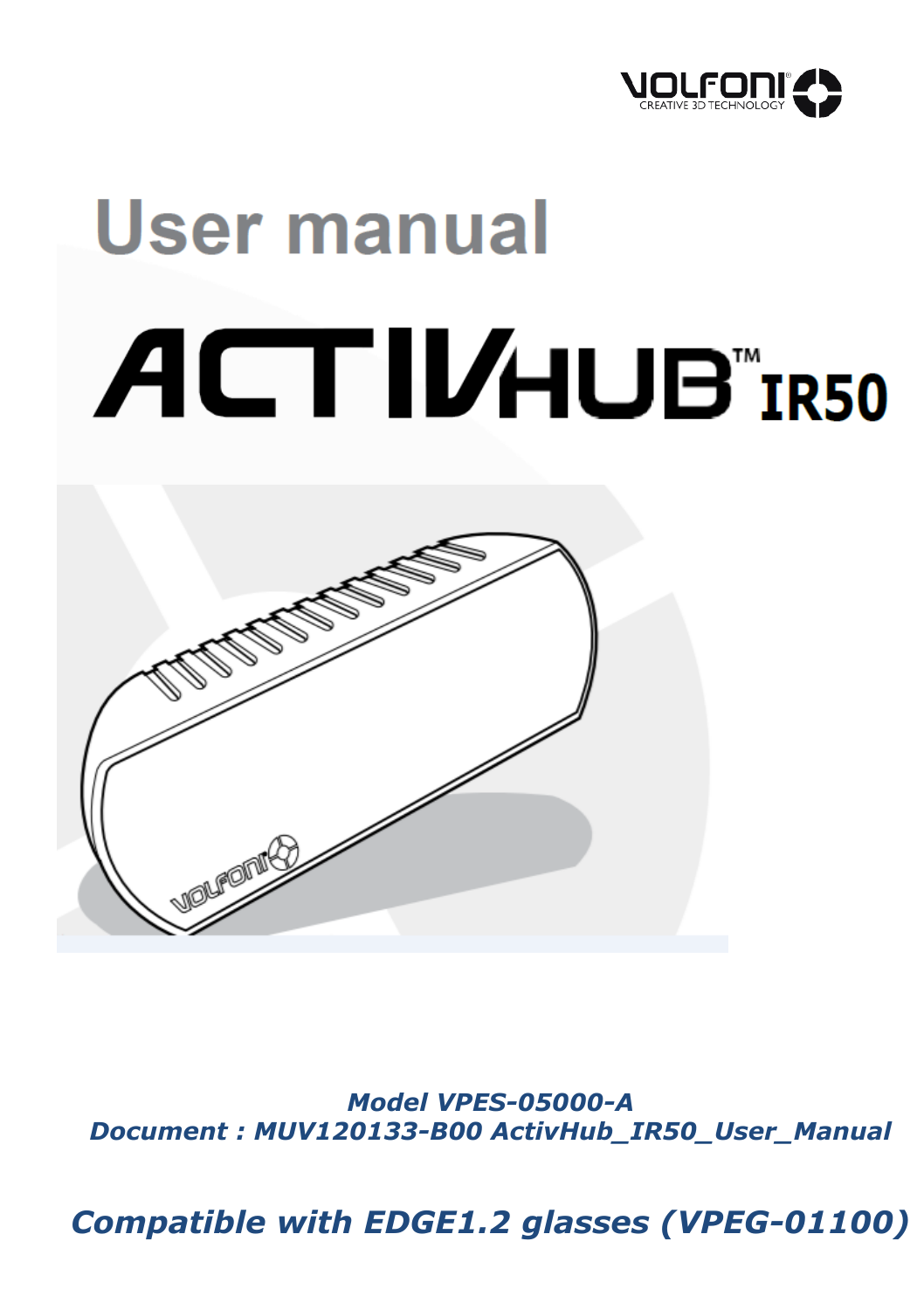# **SUMMARY**

**1. Overview**

## **2. Content / Accessories**

### **3. Product Description**

- 3.1 Specification
- 3.2 How to use the ActivHub IR50
- 3.3 Default Room Configuration
- 3.4 System Connection
- 3.5 Technical Specifications
- 3.6 Ceiling / Wall Instructions
- **4. Warranty**
- **5. Regulatory Standards**
- **6. Contacts**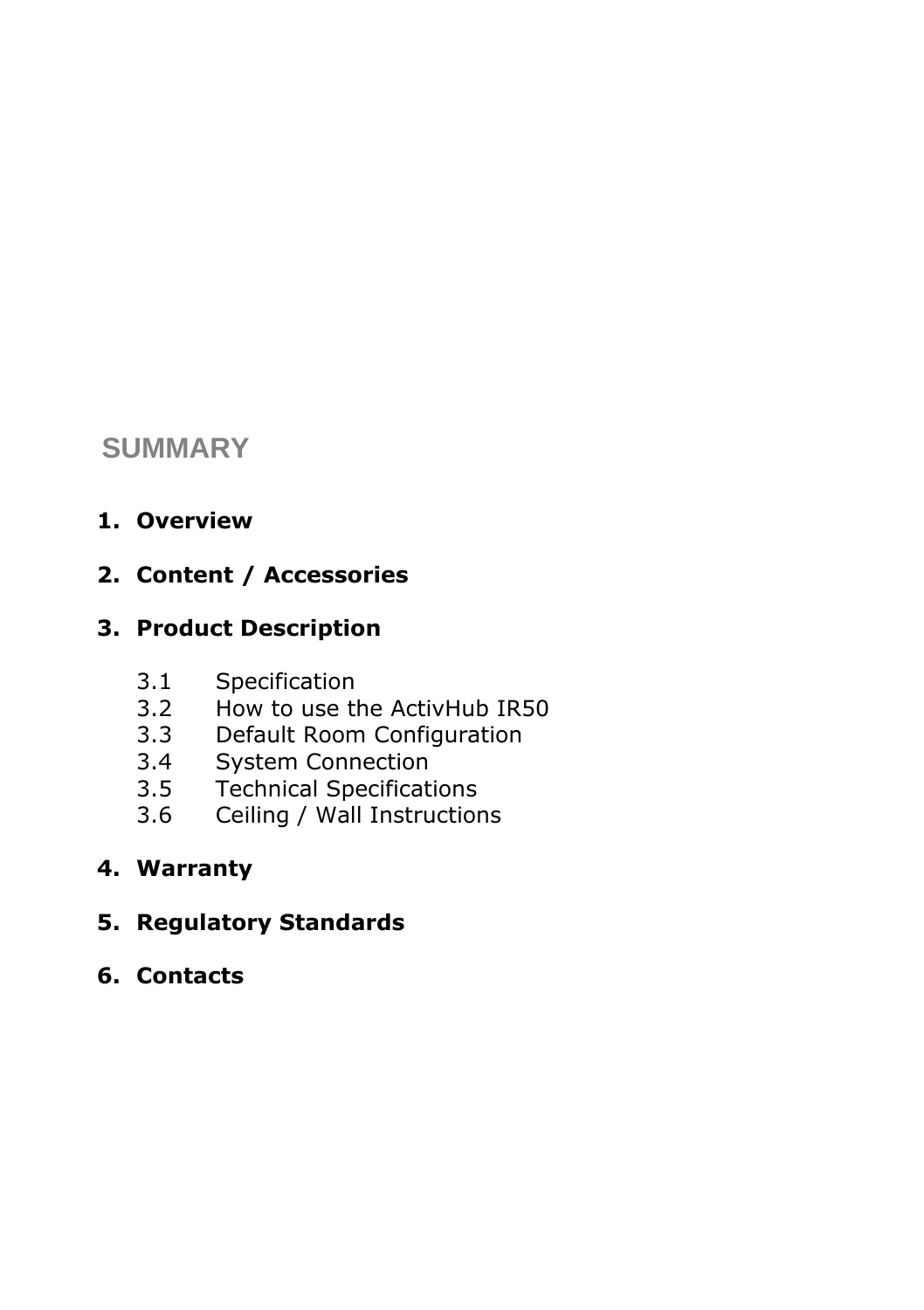## **1. OVERVIEW**

The Volfoni ActivHub IR50(REF: VPES-05000-A) is a medium sized IR Emitter with a built-in synchronizer. Powerful and compact, the ActivHub IR50 designed for viewing 3D content in a small room, such as a theater or room up to 50 seats, for example.

Thanks to its lightweight design, the ActivHub IR50 allows for greater heat dissipation, meaning longer LED life protection. The kit includes a universal mounting socket for security andis easy to install.



#### **Key points :**

- **• Volfoni ActivHub IR50 is an infra-red emitter to be used with quality and lightweight active 3D glasses. Please contact Volfoni or your distributor to get information about availableactive 3D glasses.**
- **• Cost saving solution for auditoriums up to 50 seats.**
- **• Quickandeasyset-upwithanyprojectorswithVESAorBNC3DSyncout.**
- **• With no silver screen required, image quality is preserved at all seating positions.**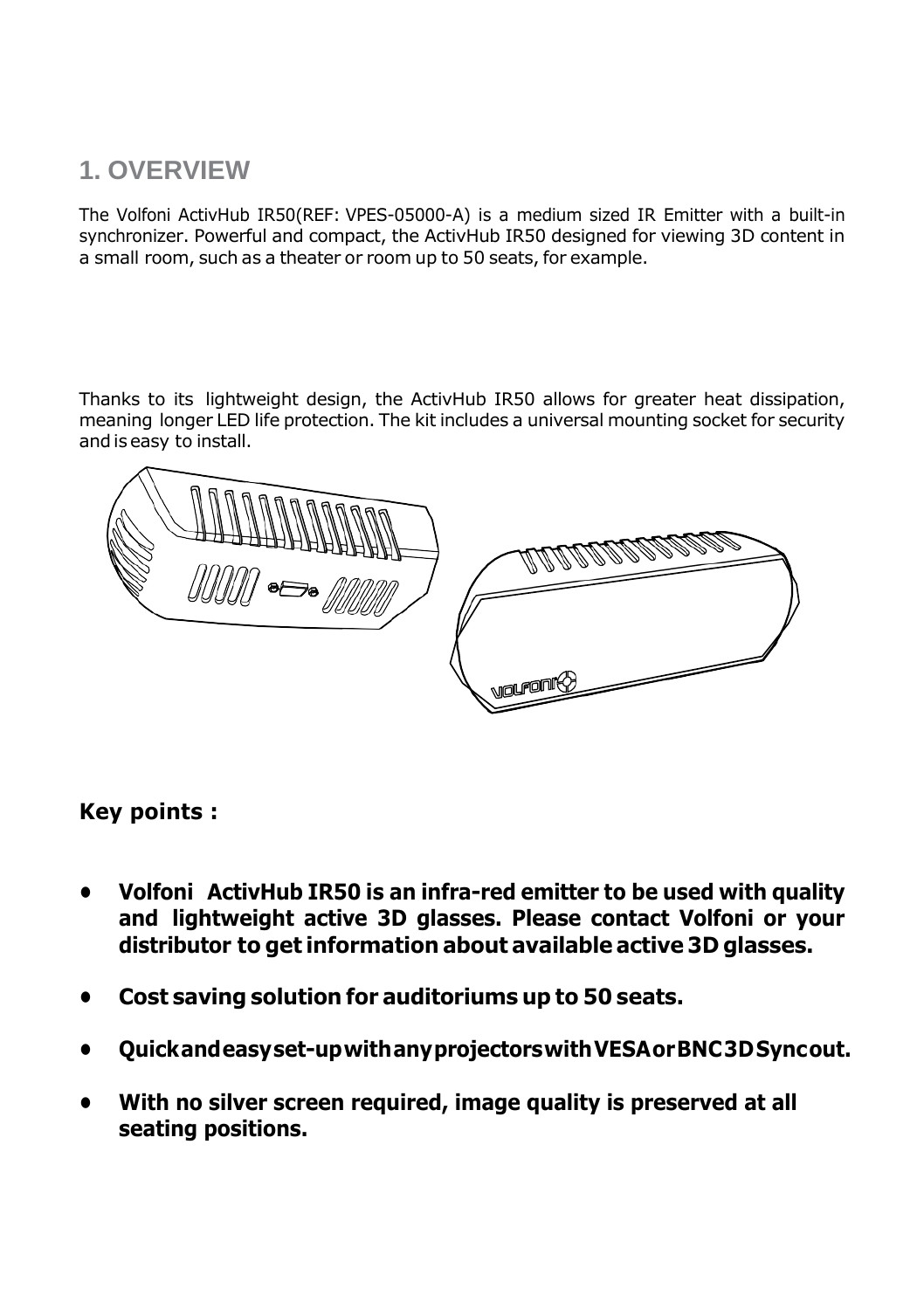# **2. CONTENT /ACCESSORIES**

#### **The ActivHub IR50 includes:**

- 1. ActivHub IR50
- 2. 1 SUB-D37/SUB-D9 cable
- 3. 1 SUB-D9/VESA cable
- 4. 1 SUB-D9/BNC cable
- 5. 1 Universal mount fastening
- 6. 1 Power supply adapter
- 7. 1 Power supply cable
- 8. 1 Activ 3D glasses tester with 3 batteries



Active 3D Glasses VAIK-0300 is a handy unit to be carried by a cinema technicianto check performance of 3D glasses. Turn on the power, then the tester emits low rate IR signal to activate 3D glasses. Working 3D glasses will then show a flickering.

#### **Systems are provided with a new universal mount making installation even faster (installation process is the same as described in section 3.6) :**

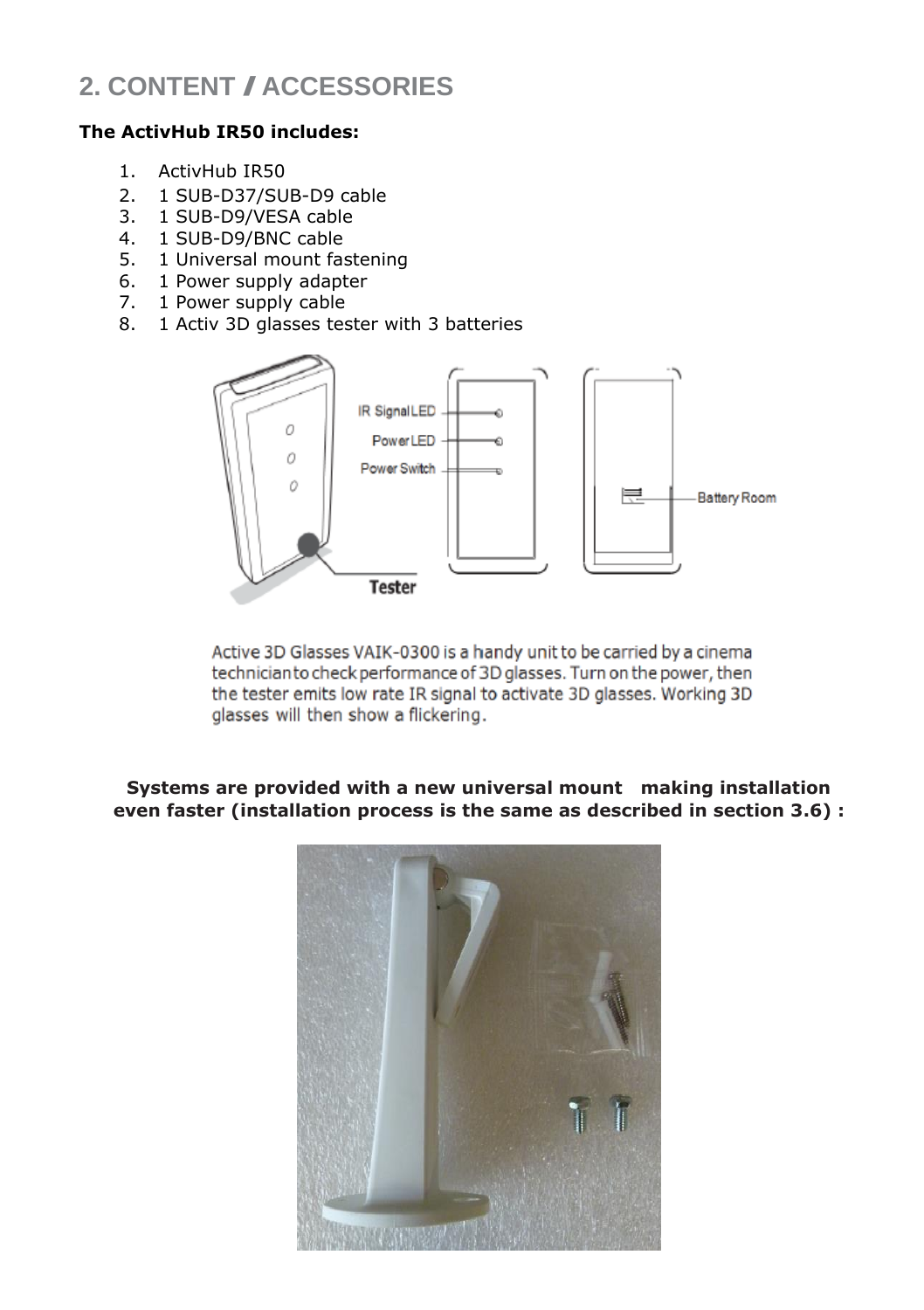# **3. PRODUCT DESCRIPTION SYNC IN (DB9)** <del>ooooodooooo</del>o <u>MANNING S</u> **POD Mounting hole**

*Power on emitter by using power supply adapter : LED will be off Connect synchronization cable to emitter: If a signal coming from projector is detected (2D or 3D mode), LED will be fixed red*

#### **3.1 Specification:**

- Power supply : 24VDC, 1A 110-240V Universal Power Adapter - Dimension: 182x 70x 44mm(14.1 x 2.75x 1.8 inches) - Weight : 240 grams - IR Wavelength : 940 nm - Max range : Up to 45 meters **Recommended maximum range diagram Top view 30° 25m 30m 30° 15° 40m 45m 15° 7.5° 0° 7.5°**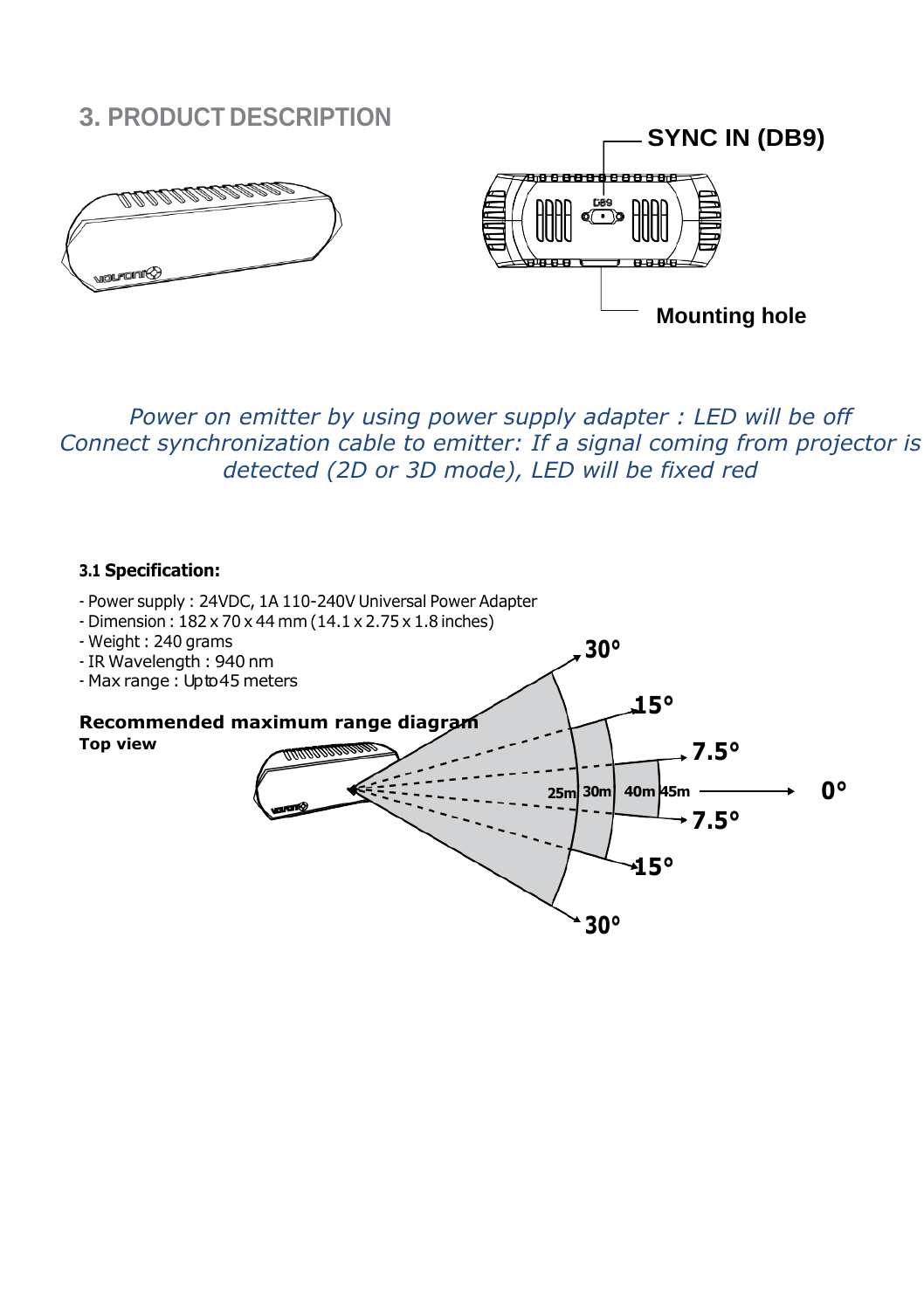#### **3.2 How to use the ActivHub IR50**

The IR Emitter must be facing the screen and connected to the projector for synchronization. The IR Emitter emits the infra-red signal toward the screen. The signal bouncestowardthe audience wearing 3D active glasses.





**Maximum Size of Movie Theater with 1 ActivHub IR50 For other configurations, please refer to your technical support**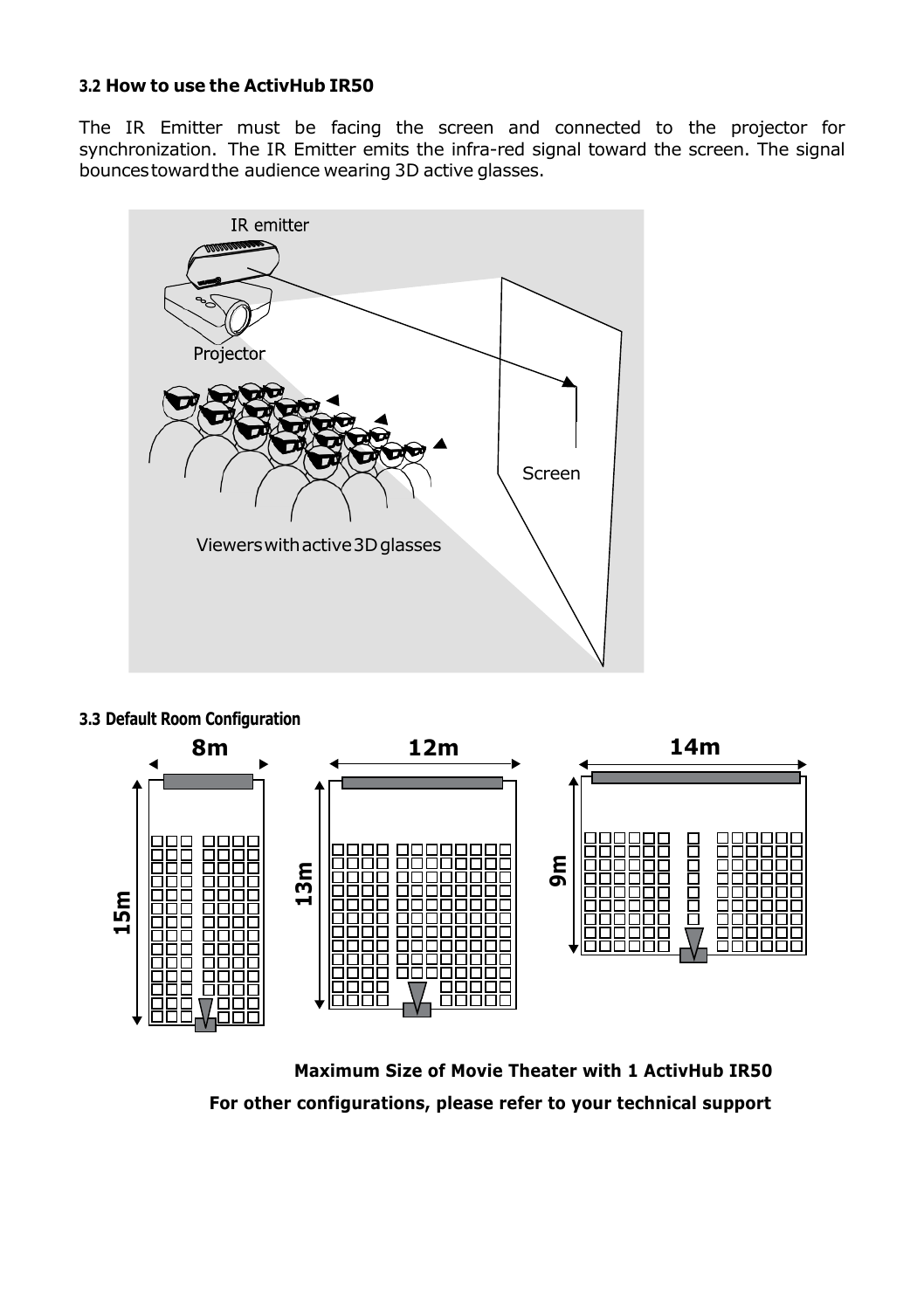#### **3.4 System Connection**

The 3D Kit can be connected as shown in the following figure.

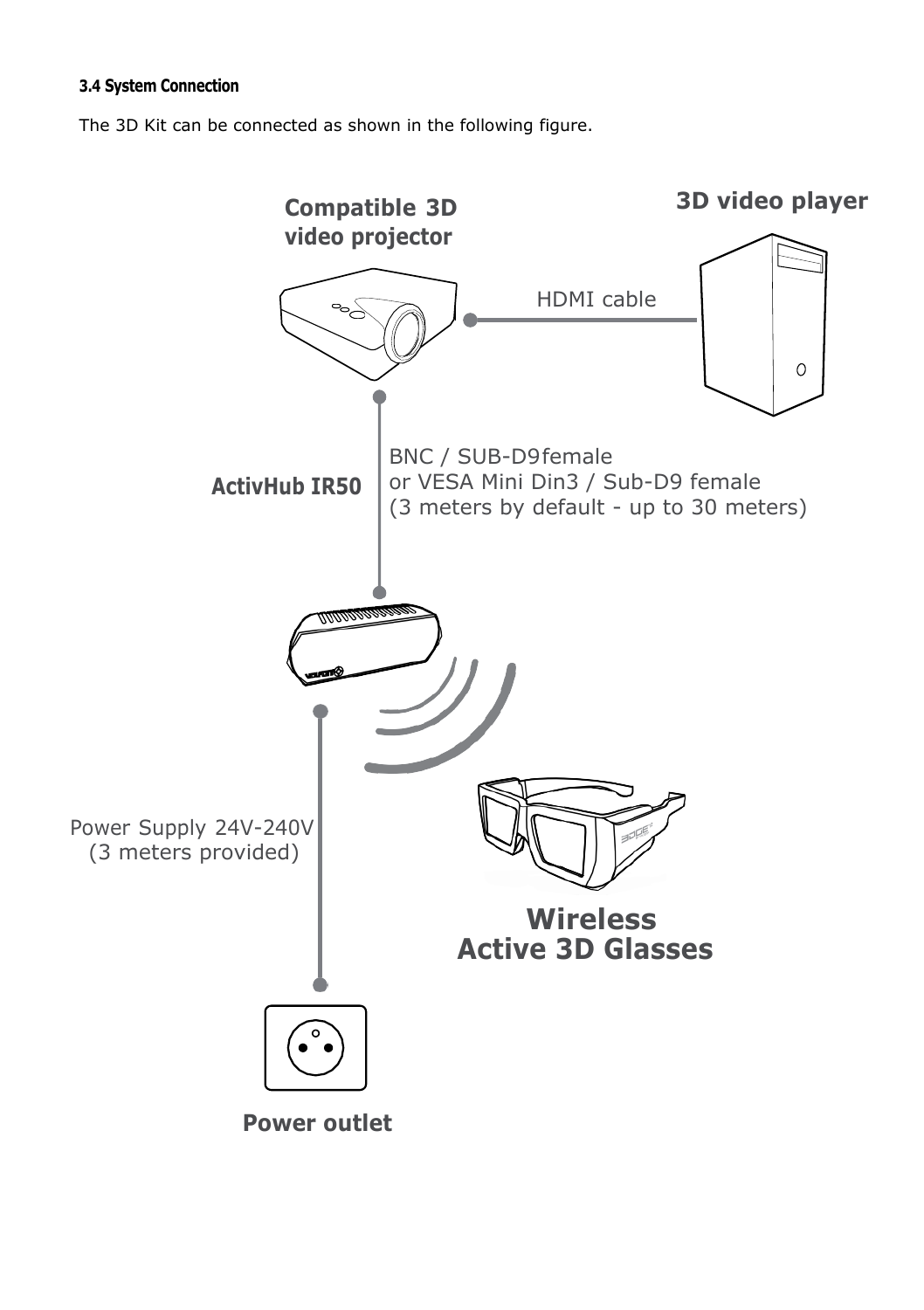#### **3.5 Technical Specifications**

Please refer to the following technical board for the digital projector. These parameters are for information purpose only. They may be adapted if necessary.

| <b>TECHNICAL SPECIFICATIONS</b>                             |                                        |
|-------------------------------------------------------------|----------------------------------------|
| <b>Fall time</b>                                            | $500\mu s$                             |
| Rise time                                                   | 1.5 <sub>ms</sub>                      |
| Contrast                                                    | > 200 (no ghosting)                    |
| <b>Transmission in the clear state</b>                      | 33%                                    |
| <b>Chromaticity</b><br><b>Standard parameters</b>           | Color correction not mandatory         |
| <b>EDGE"1.2</b><br>Double flash (4.2)<br>Triple flash (6.2) | <b>Darktime:</b><br>500<br>Delay:      |
|                                                             | Darktime: 800<br>Delay: -320<br>Delay: |
| Weight                                                      | 56 grs (less than 2 ounces)            |
| <b>Battery</b>                                              | Disposable                             |
| <b>Autonomy</b>                                             | 800 hrs                                |

Warning: Depending on your equipment and the room configuration, you may have to adjust these parameters. We recommend that you confine the setup of 3D parameters and color adjustments directly to integrators.

For further information please visit our website www.volfoni.com, or send us an email to support@volfoni.com.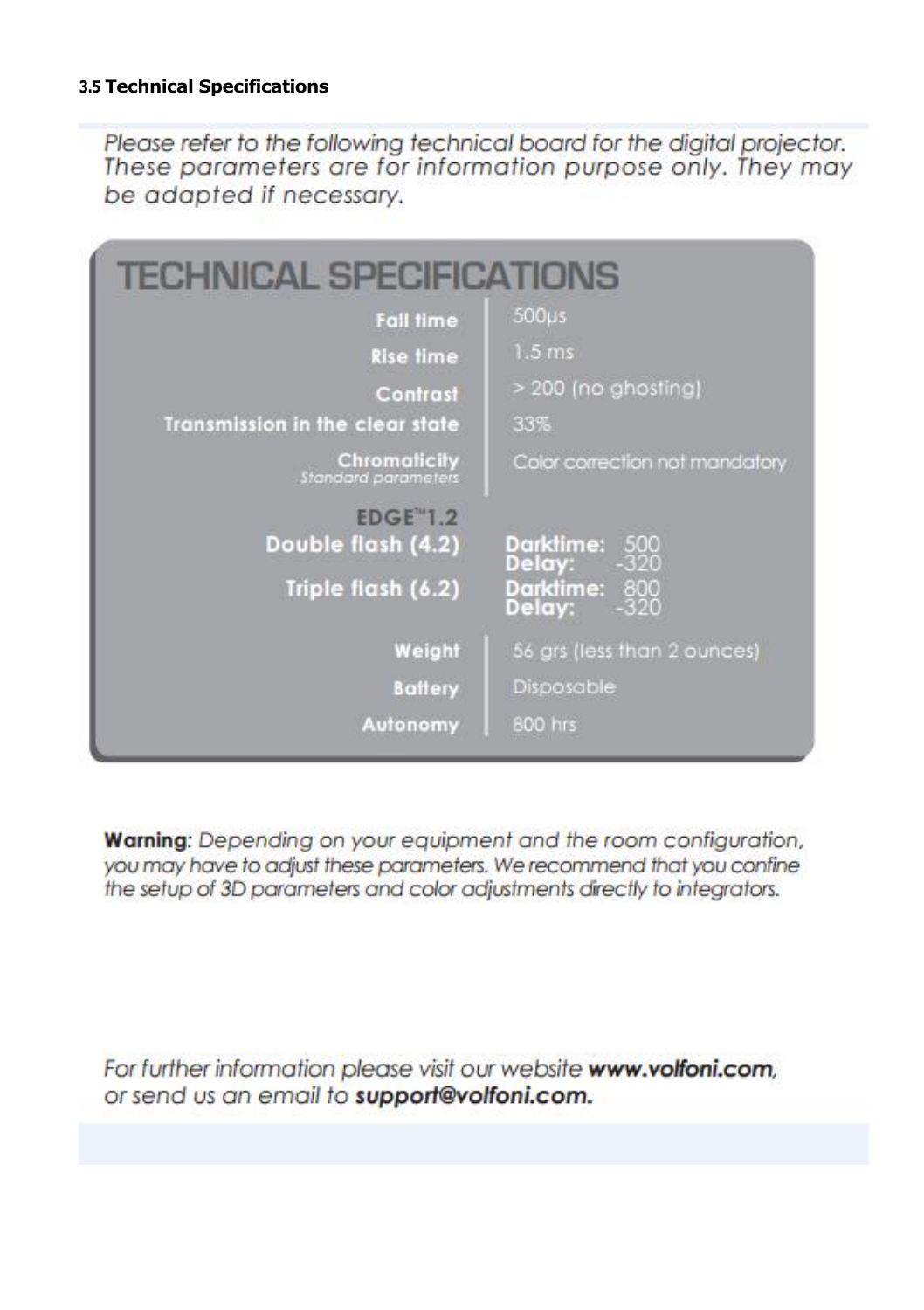#### **3.6 Ceiling / Wall instructions**

#### MOUNTING OVERVIEW

Before installing the emitter facing the screen, make sure you have all the needed tools and the instruction manual. This wall fixing part is provided with all the screws and wall anchors you might need. Follow the instructions to fasten this kit.

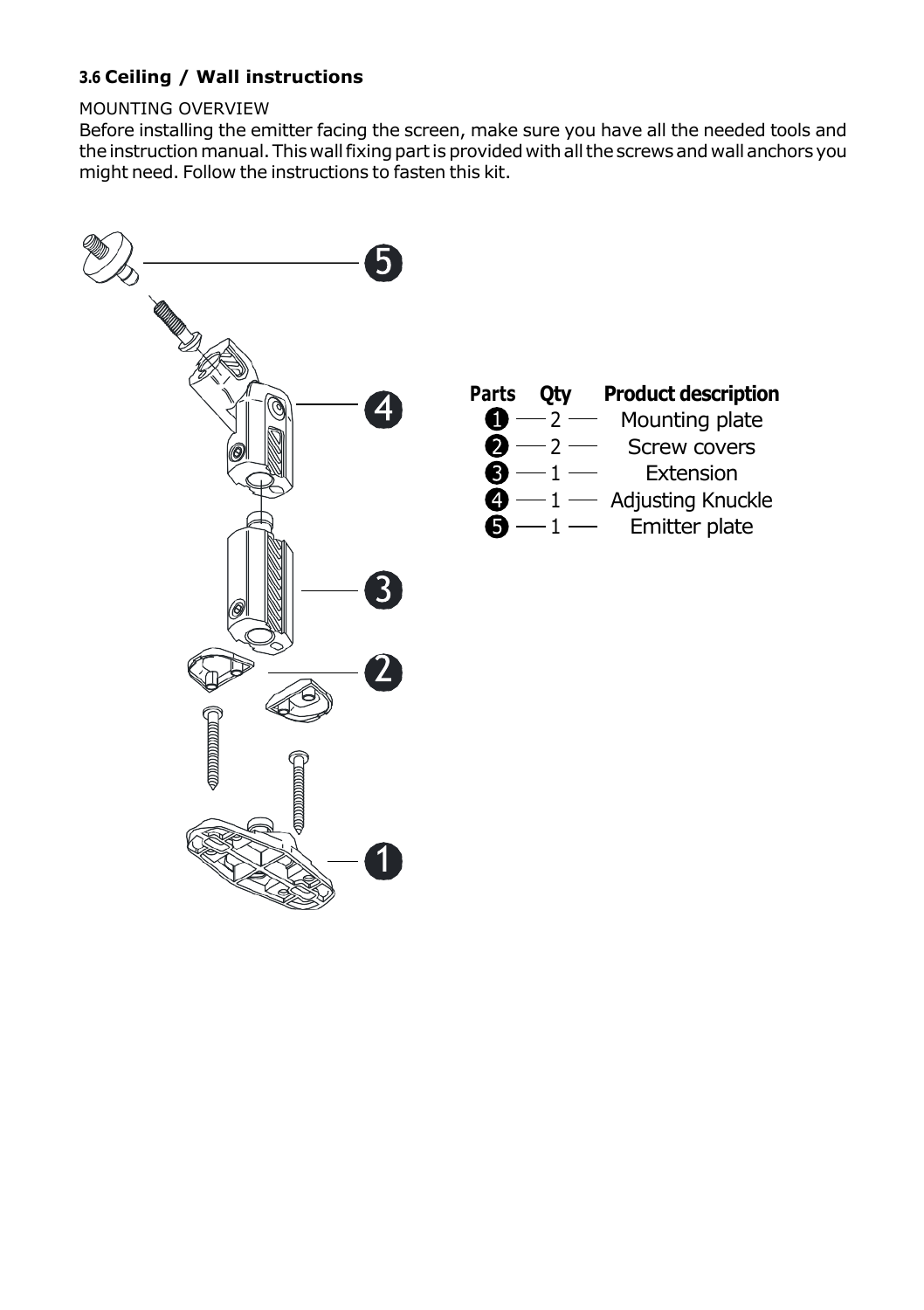#### **Mounting Instructions (step by step)**